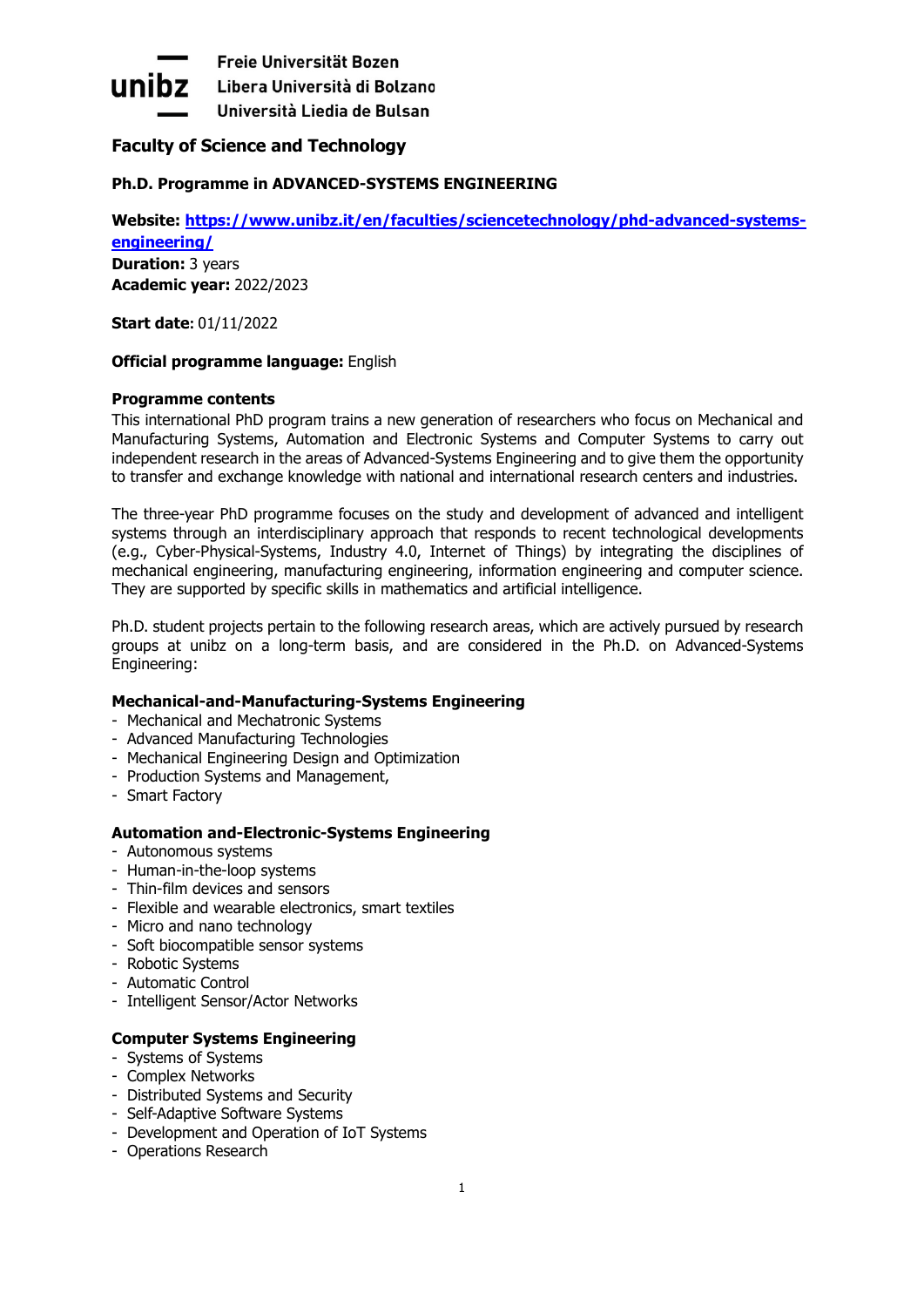The main features of the PhD are an interdisciplinary scientific approach and the participation of internationally renowned scientists on the Scientific Committee.

Students will further improve their ability to clearly and to efficiently communicate ideas orally and in writing, as well as to work in research groups. The final thesis must be written in English and shall include translations of its abstract in both German and Italian. Ph.D. students will benefit from the special multilingual opportunities the University offers, which include activities/events in Italian, German and other languages (seminars, elective courses, social events, etc.). The Ph.D. program comprises lectures and research activities that shall be completed at UniBZ, together with some components that may be performed at other universities, in Italy and abroad. Each Ph.D. candidate is required to spend a minimum of 3 months (and up to a maximum of 12 months) abroad conducting a part of their research.

The Ph.D. programme is based on the following activities:

- Each student shall develop and organize a research plan and conduct a thorough literature survey, which includes a summary and analysis of the state-of-the-art of their research topic. The literature survey shall be completed within the first 6 months of the course and shall be performed in consultation with their supervisor and any co-supervisors. At the latest after six months, students must present and defend their research plan in front of the Ph.D. Course Committee.
- Students shall present their research results at one or more international conferences. The related research shall be archived in the accompanying conference proceedings as either a paper or a poster.
- Students shall spend at least three months abroad conducting research.
- Students shall attend compulsory courses focused on analysing and writing scientific articles, as well as other courses, workshops or summer schools that will expand their background and deepen their expertise in topics related to their dissertation. These additional courses shall be approved by the Ph.D. Course Committee. The student must pass any relevant exams to receive course credits.

To be admitted to the final thesis exam, students must have had at least one article accepted for publication in an international, peer-reviewed, Scopus-indexed, journal as the lead author. Exceptions to this rule shall be evaluated and, if appropriate, approved by the Ph.D. Committee.

Note that the program is full-time only and for its duration students are expected to devote their efforts to completing their doctoral project.

#### **Ph.D. stages**

The Ph.D. research activities are organized into five milestones, which shall be completed at months 2, 6, 12, 24 and 36 of the programme. At the end of each stage, each student shall meet the Ph.D. Committee to present his/her project and results. The Ph.D. Committee shall review and assess each student's work and provide recommendations, as needed.

Phase 1 (first 2 months): The Ph.D. Committee shall meet with the students and assign each student a supervisor. Together with the supervisor and any co-supervisors the student shall identify his/her research topic (within the areas listed in this advertisement) and develop a study plan, which shall be approved by the Ph.D. Committee. Students may start attending courses that are relevant to their individual study plans.

**Phase 2 (2nd-6th month):** After an exhaustive review of the literature concerning his/her subject area, as well as having completed the first steps in the research topic activity, each student shall: - prepare his/her research programme that has to be approved by the Ph.D. Committee;

- possibly complete and/or attend courses that are relevant to his/her individual study plan;

- prepare a report of the state of the art of his/her research topic to be reviewed by the supervisor and another researcher nominated by the council.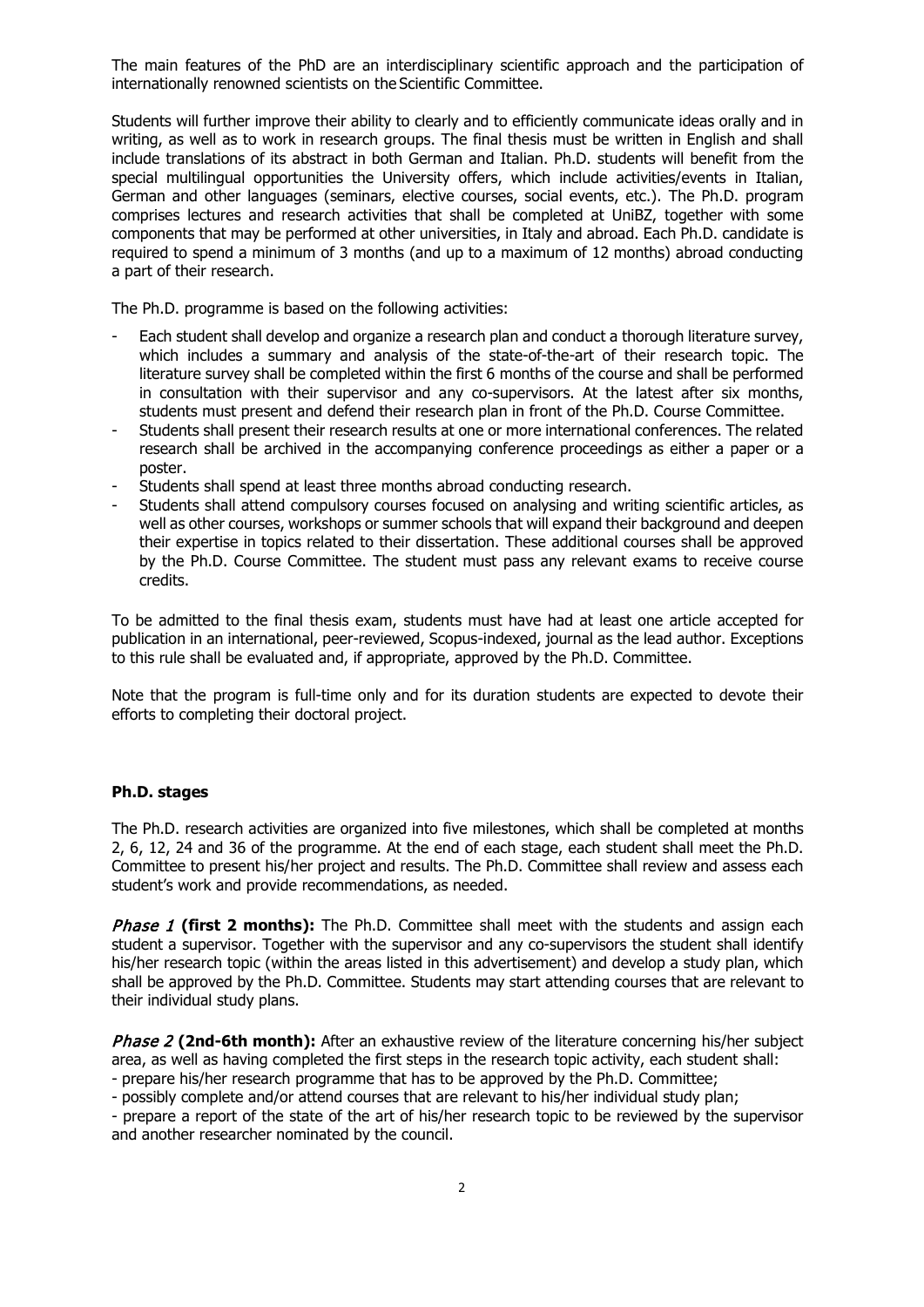*Phase 3* **(6th -12th month**): Each student shall continue performing research on his/her topic and can also attend courses, summer schools, seminars, or conferences. Each student shall report, in both written and oral, form his/her first-year activities, present the research programme he/she plans to conduct abroad and propose a co-supervisor at the foreign university or research centre to the ASE Ph.D. Committee.

Phase 4 **(12th -24th month):** Each student continues his/her research and finishes any courses that have been started. At this stage, it is likely that some of this time will be spent abroad.

**Phase 5 (24th-36th month):** Each student shall finish: his/her research; any remaining required work abroad; writing and submitting the required journal manuscript(s) for publication in international peer-reviewed journal(s); and complete his/her (draft) thesis. To be admitted to the final exam, each student shall present a report about his/her third-year activities and final thesis to the Ph.D. Committee.

During Phases 4 and 5, students are also expected to attend international conferences to present the results of the activities developed within the Ph.D. programme, and to start the preparation of the manuscript(s) for publication in peer-reviewed journals. Each student shall report in both written and oral form his/her second-year activities to the Ph.D. Committee.

| Project                                                                                                                         | <b>Supervisor</b> |
|---------------------------------------------------------------------------------------------------------------------------------|-------------------|
| Dynamics and diffusion on complex networks                                                                                      | Bertotti          |
| Structure and properties of complex networks                                                                                    | Bertotti          |
| Development of a smart system steering the engineering design process<br>through the real-time provision of inspiration sources | Borgianni         |
| Use of new technologies to favor users' understanding of products' actual<br>sustainability-related performances                | Borgianni         |
| Green and Circular Thin-film Electronics                                                                                        | Cantarella        |
| Ultrathin and Imperceptible Sensors and Electronic Devices                                                                      | Cantarella        |
| Characterization of the mechanical behavior of engineering materials exploiting<br>numerical approaches and experiments         | Concli            |
| Implementation of multi-axial fatigue criteria specifically developed for Additive<br>Manufacturing alloys                      | Concli            |
| Digital Twin development for Smart Mobile Factories                                                                             | Dallasega         |
| Development of Data-Driven Aid Systems to support Planning, Scheduling and<br>Monitoring of Projects                            | Dallasega         |
| Path and motion planning for intelligent vehicles and robots                                                                    | Frego/Peer        |
| Control and optimization in presence of uncertainties in gamification and game<br>theory                                        | Frego/Peer        |
| Industrial DevOps: Applying DevOps For Software, Hardware, and Firmware                                                         | Janes/Russo       |

#### **Proposed General Research topics**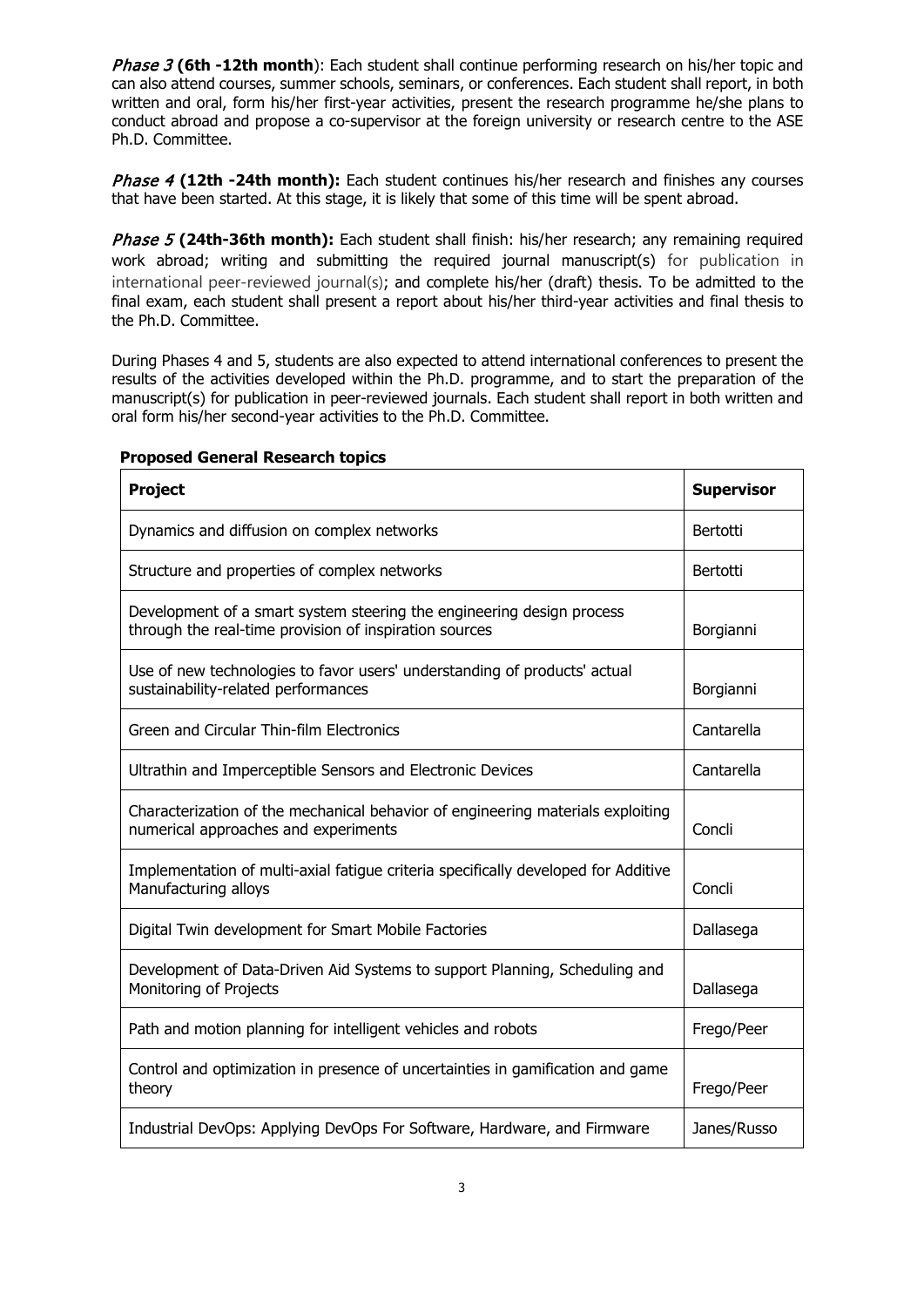| Performance Engineering in Industrial Software Engineering                                                               | Janes/Russo     |
|--------------------------------------------------------------------------------------------------------------------------|-----------------|
| Dynamics and diffusion on complex networks                                                                               | Modanese        |
| Structure and properties of complex networks                                                                             | Modanese        |
| Thin-film transistors, circuits, and sensors for wearable electronics                                                    | Münzenrieder    |
| Smart textiles based on flexible electronics                                                                             | Münzenrieder    |
| Quality Engineering for AI-driven Edge Cloud Architectures                                                               | Pahl            |
| Self-adaptive Microservice Architectures for the Deep Edge                                                               | Pahl            |
| Action, plan and intention recognition for supporting decision making and<br>action sharing in human-robot collaboration | Peer            |
| Dynamic models for emotion estimation from physiological signals                                                         | Peer            |
| Nanotechnology and nanoparticles for engineered living materials                                                         | Petti           |
| Sustainable bio-based electronics for on-plant health monitoring                                                         | Petti           |
| Advanced and flexible manufacturing and assembly technologies                                                            | Rauch           |
| Biological transformation and bio-intelligent manufacturing                                                              | Rauch           |
| CAIS - Collaborative AI-enabled systems                                                                                  | Russo           |
| Edge continuum for distributed charging stations for electric cars                                                       | Russo           |
| Optimal motion planning for safe industrial collaborative robotics                                                       | Vidoni          |
| Development of smart and efficient mechatronics and robotic solutions for<br>agro-forestry                               | Vidoni          |
| Controllers for reactive collision avoidance in mobile robotics                                                          | von Ellenrieder |
| Control of high speed underactuated ground vehicles                                                                      | von Ellenrieder |

**\*** this is only a partial list of available projects, other topics dealing with the research activity of the members of the Ph.D. Committee can be explored.

### **Admission Requirements - Evaluation criteria for examinations/qualifications**

Degrees from the former Italian university system: all Master (laurea specialistica/magistrale): all

#### **Foreign degrees**

Applicants who have a foreign degree must have a university level education of at least five years (or equivalent) and hold the prerequisites listed below.

#### **Other:**

The requisites for admission to doctoral programmes are related to an appropriate educational, and/or scientific background, and/or have worked in the Ph.D. program research fields.

Qualifications in engineering and computer science are preferable.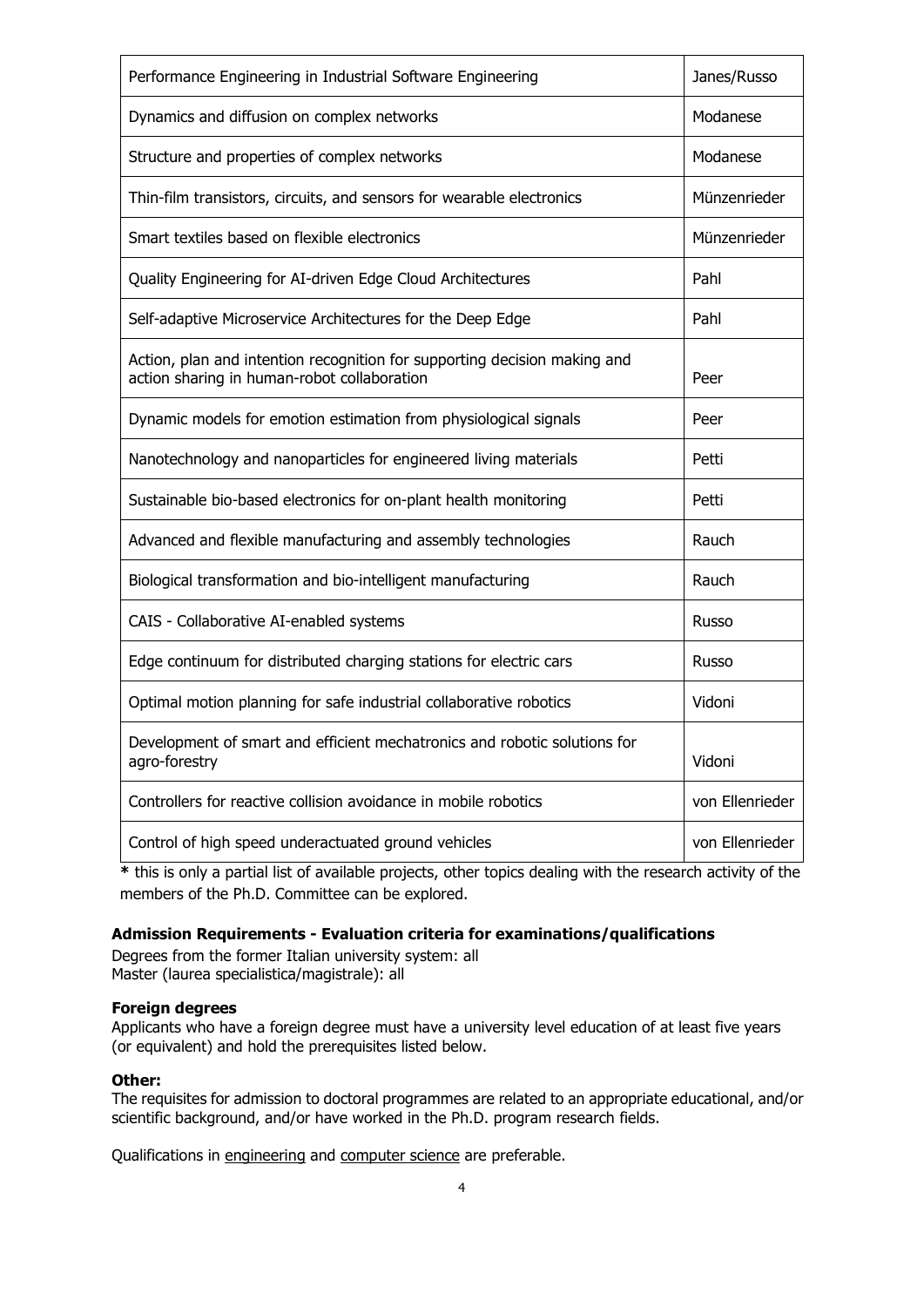Admission to the program is based on the assessment of applicants through:

- CV and academic qualifications.
- A cover letter explaining the student's motivation for applying to this Ph.D. programme.
- A technical interview.

During the interview, the knowledge of the English language will be also assessed.

The candidates' profile will be evaluated based on the quality, as well as the potential synergy with the research areas of the Ph.D. Programme.

#### **To apply for the Ph.D. Programme, applicants shall submit the following documents:**

- A personal statement, written in English (max. 2 pages). In this document, the candidates shall indicate which of the proposed research areas and topics they are interested in. They may mention why they think unibz and this Ph.D. programme is the right place for their tertiary education and research activities.
- Curriculum vitae (CV) (in English and preferably following the EU format, which can be downloaded here [https://europass.cedefop.europa.eu/en/documents/curriculum-vitae\)](https://europass.cedefop.europa.eu/en/documents/curriculum-vitae).
- Master's degree certificate or equivalent with final mark and the transcripts of exams taken with their marks (transcript of records). The certification of Italian university titles MUST be substituted by a self-declaration or by the Diploma Supplement.

### **Other documents to be included by applicants, when available:**

- Up to a maximum of 2 reference letters, written in Italian, German or English provided by a university lecturer or a researcher from a research institute, describing the work carried out and its quality. In lieu of letters, the names and institutional contact information of up to 2 professional references can be provided.
- A list of publications (published, being published, or submitted for publication) and the digital copy of at most 3 selected publications from the past 5 years (note that most weight is given to articles indexed in Scopus and/or on the Web of Science).

The application process consists of three stages:

1. The applications are first reviewed for administrative completeness and eligibility by the competent unibz offices.

2. Those complete applications, which fulfill the base admission requirements, are then evaluated by the ASE PhD Programme Evaluation Committee, which shall consider the applicant's CV, cover letter, qualifications (including any publications), and the alignment between the candidate's profile/interests and the Ph.D. Programme research areas. The Evaluation Committee shall then create a list of applicants to be admitted to the  $3<sup>rd</sup>$  stage of the selection process.

3. Each candidate will be interviewed to assess his/her basic/fundamental technical knowledge in one or more of the Ph.D. programme's research areas, as well as her/his ability to orally communicate in English. The interview may be conducted via live video conference, if necessary. The Evaluation Committee shall rank the applicants via a comparative assessment.

The following scores will be awarded:

- up to 10 points for: the applicant's CV, cover letter and qualifications,
- up to 10 points for the appropriateness of the CV regarding the research areas of interest for the Ph.D. programme,
- up to 20 points for the interview.

The final score is the sum of the points awarded for the 3 categories described above, with a max of 40. The final score shall be used to define the ranked list of candidates, and to determine which candidates will be offered a research scholarship. The lowest score to be admitted in the rank-list is 20/40.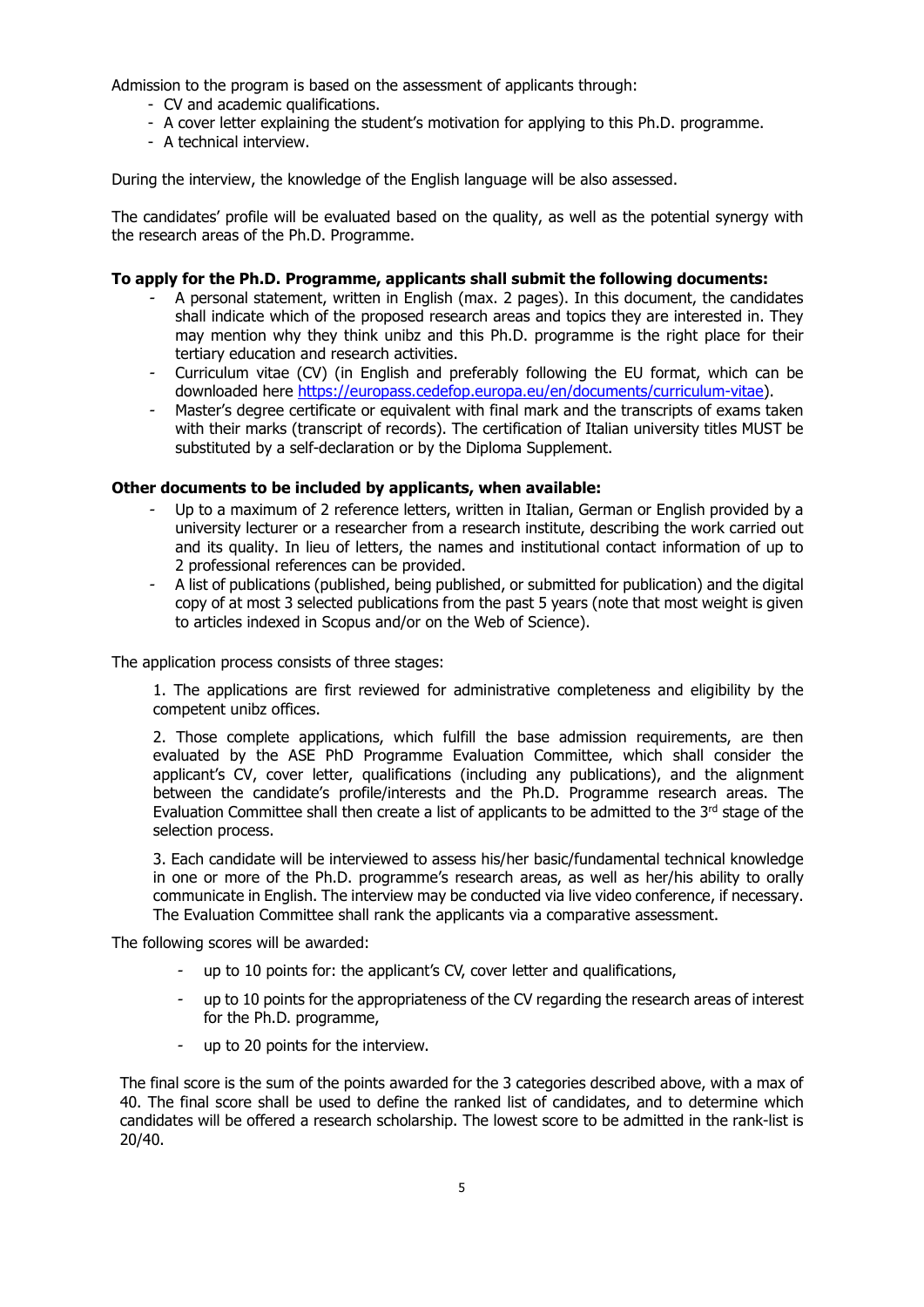### **Scholarships financed by external institutions.**

### If interested in one of the scholarships financed by external institutions, the applicant must explicitly state his/her interest in the letter of motivation and application.

Separate rankings may be drawn up for such grants. In any case, these separate rankings will only include candidates who have already been included in the general ranking of merit and who have a scientific curriculum that is particularly appropriate to the project in question.

The final ranked list will be published on the unibz website [www.unibz.it.](http://www.unibz.it/)

#### **Examination dates**

| <b>Description</b>                   | <b>Date</b>                                                        | <b>Place</b>                                                                                   |
|--------------------------------------|--------------------------------------------------------------------|------------------------------------------------------------------------------------------------|
| Personal Interview   25-26 July 2022 | 27 July (if needed to accommodate<br>a large number of applicants) | At unibz or via MS Teams according<br>to one's availability - if not otherwise<br>communicated |

### **Positions and grants**

| Total number of positions available:                           | 21 |
|----------------------------------------------------------------|----|
| Number of full general scholarships awarded by UniBZ:          |    |
| Number of full general scholarships with bound research topic: |    |
| Number of positions with other type of support:                | 8  |
| Number of AR positions (research grants):                      |    |
| Number of positions awarded without scholarship:               | 3  |

### **PhD scholarship bound to specific research topics/areas:**

2 scholarships with bound research topic and minimum 6-month study period abroad requirement pursuant to MD 351/2021 funded by PNRR:

Research topics:

- 1. Electronic enhancement of bio-photosynthetic systems (supervisor Prof. Luisa Petti)
- 2. Modular and reconfigurable collaborative robots for precision agriculture (supervisor Prof. Renato Vidoni)

6 scholarships with bound research topic and minimum 6-month study period abroad and minimum 6-month in-company internship pursuant to MD 352/2021 funded by PNRR:

Research topics:

- 1. Development of advanced control strategies for a 2-axes off road autonomous vehicle (in collaboration with *Iveco defence vehicles*, supervisor Prof. Karl von Ellenrieder)
- 2. User-centered process adaptation and task allocation in collaborative assembly tasks (in collaboration with *Smact*, supervisor Prof. Angelika Peer)
- 3. Unobtrusive physiological sensors for cognitive car seats (in collaboration with BMW Group, supervisors Prof. Niko Münzenrieder and Prof. Michael Haller)
- 4. Unobtrusive thin-film sensors inside mono-filaments and woven textiles (in collaboration with SEFAR, supervisors Prof. Niko Münzenrieder and Prof. Michael Haller)
- 5. Flexible sensors and electronics for wearable devices in e-health application (in collaboration with Empatica, supervisor Prof. Luisa Petti)